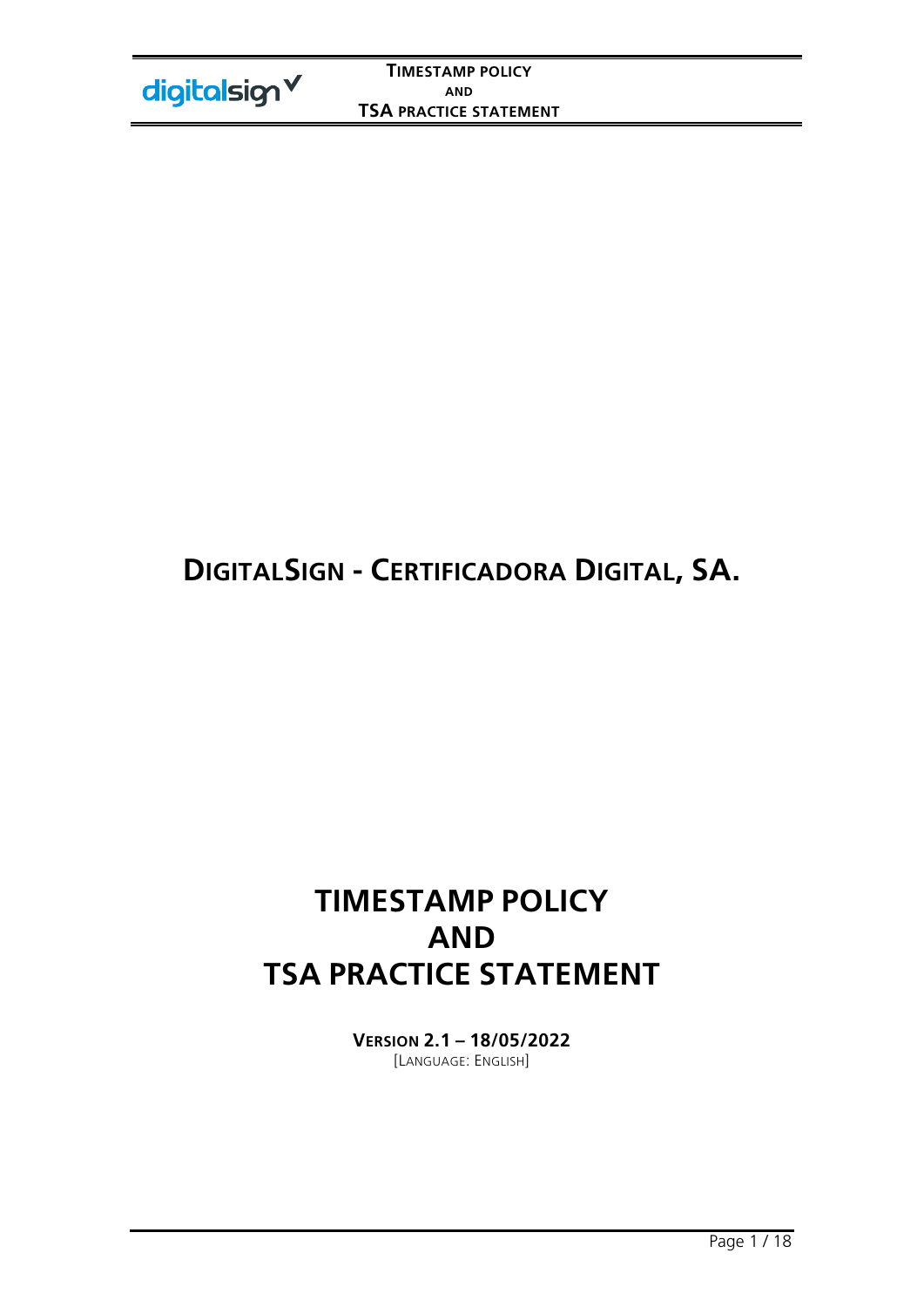

## **VERSION HISTORY**

| Date       | <b>Edition n.º</b> | Content                                                      |
|------------|--------------------|--------------------------------------------------------------|
| 10/04/2013 | 1.0                | Initial drafting                                             |
| 21/12/2017 |                    | Revision                                                     |
| 27/01/2021 | 2.0                | Review and publication subsequent to the creation of new CAs |
| 18/05/2022 | 21                 | Revision                                                     |
|            |                    |                                                              |
|            |                    |                                                              |

## **RELATED DOCUMENTS**

| <b>Document Details</b>          | Author(s)   |
|----------------------------------|-------------|
| Certification Practice Statement | DigitalSign |

## **AUTHORIZATIONS**



## **LEGAL NOTICE**

### **Copyright © DigitalSign - Certificadora Digital, SA. All rights reserved.**

DigitalSign is a registered trademark of DigitalSign - Certificadora Digital, SA. All other brands, trademarks and service marks are the property of their respective owners.

Any question or request for information regarding the content of this document should be directed to suporte@digitalsign.pt.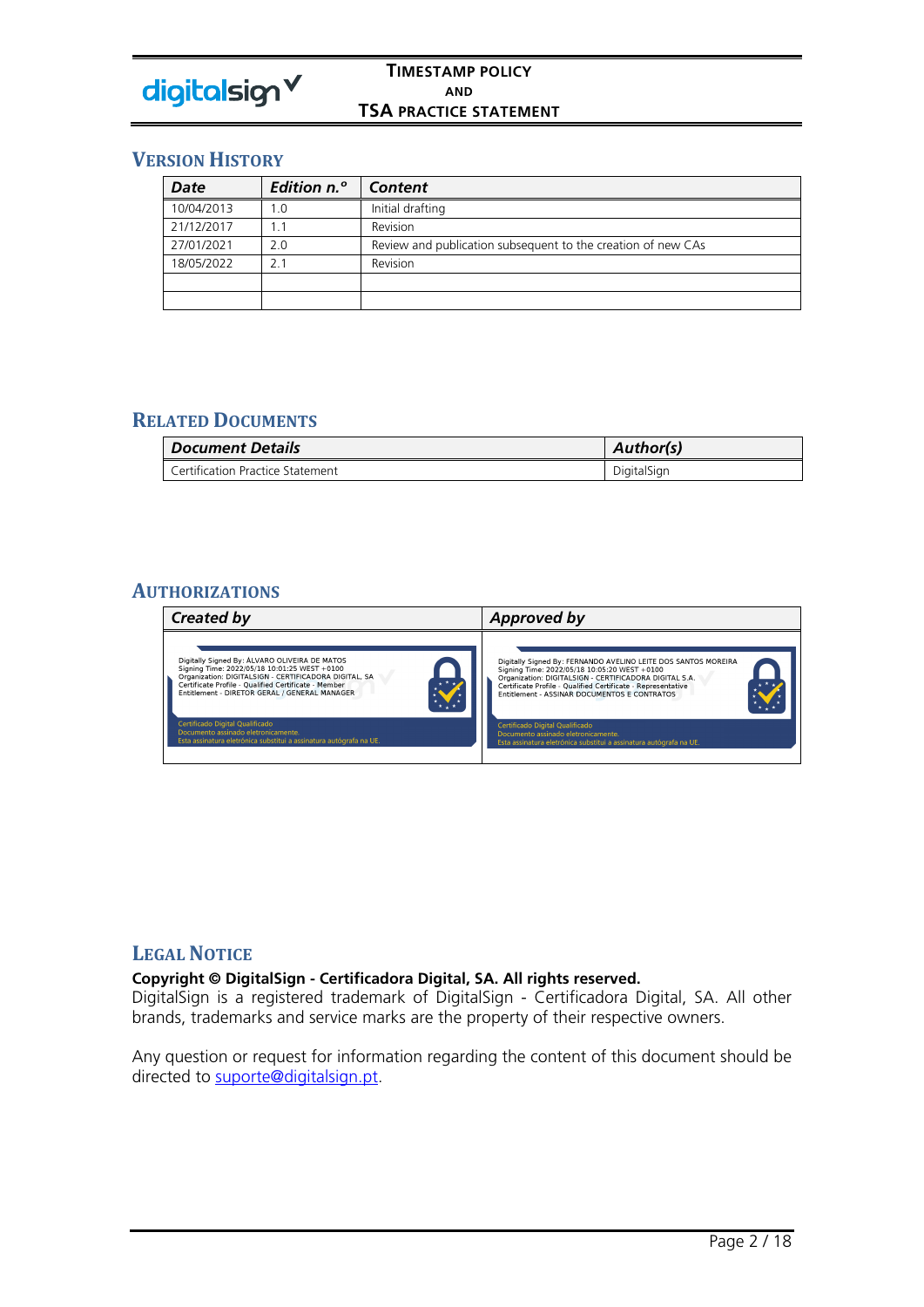# digitalsign V

## **CONTENT**

| 1 <sub>1</sub>   |                                                       |    |  |
|------------------|-------------------------------------------------------|----|--|
| 1.1.             |                                                       |    |  |
| 1.2.             |                                                       |    |  |
| 2.               |                                                       |    |  |
| 3.               |                                                       |    |  |
| $\overline{4}$ . |                                                       |    |  |
| 4.1.             |                                                       |    |  |
| 4.2.             |                                                       |    |  |
| 4.3.             |                                                       |    |  |
| 4.4.             |                                                       |    |  |
| 4.4.1.           |                                                       |    |  |
| 4.4.2.           |                                                       |    |  |
| 4.4.3.           |                                                       |    |  |
| 5.               |                                                       |    |  |
| 5.1              |                                                       |    |  |
| 5.2.             |                                                       |    |  |
| 5.3.             |                                                       |    |  |
| 5.4.             |                                                       |    |  |
| 6.               |                                                       |    |  |
| 6.1.             |                                                       |    |  |
| 6.1.1.           |                                                       |    |  |
| 6.1.2.           |                                                       |    |  |
| 6.2.             |                                                       |    |  |
| 6.3.             |                                                       |    |  |
| 6.4.             |                                                       |    |  |
|                  | 7. Requirements on TSA Practices                      | 14 |  |
| 71               |                                                       |    |  |
| 711              |                                                       |    |  |
| 7.1.2.           |                                                       |    |  |
| 7.2.             |                                                       |    |  |
| 7.2.1.           |                                                       |    |  |
| 7.2.2.           |                                                       |    |  |
| 7.2.3.           |                                                       |    |  |
| 7.2.4.           |                                                       |    |  |
| 7.2.5.           |                                                       |    |  |
| 7.2.6.           | Life Cycle Management of the Cryptographic Module  15 |    |  |
| 7.3.             |                                                       |    |  |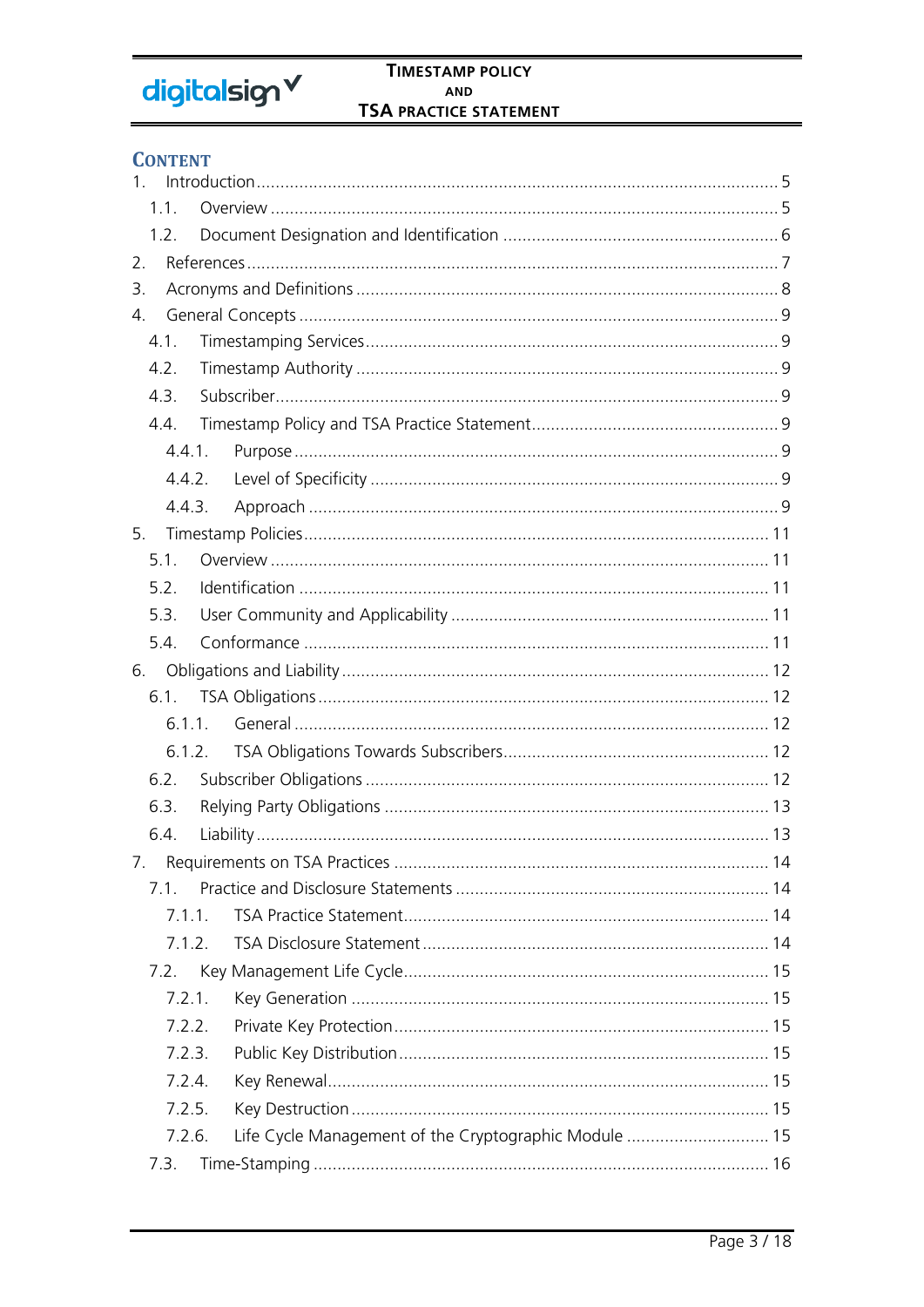# digitalsign V

## **TIMESTAMP POLICY** AND **TSA PRACTICE STATEMENT**

| 7.3.1.  |  |
|---------|--|
| 7.3.2.  |  |
| 7.4.    |  |
| 7.4.1.  |  |
| 7.4.2.  |  |
| 7.4.3.  |  |
| 7.4.4.  |  |
| 7.4.5.  |  |
| 7.4.6.  |  |
| 7.4.7.  |  |
| 7.4.8.  |  |
| 7.4.9.  |  |
| 7.4.10. |  |
| 7.4.11. |  |
| 7.5.    |  |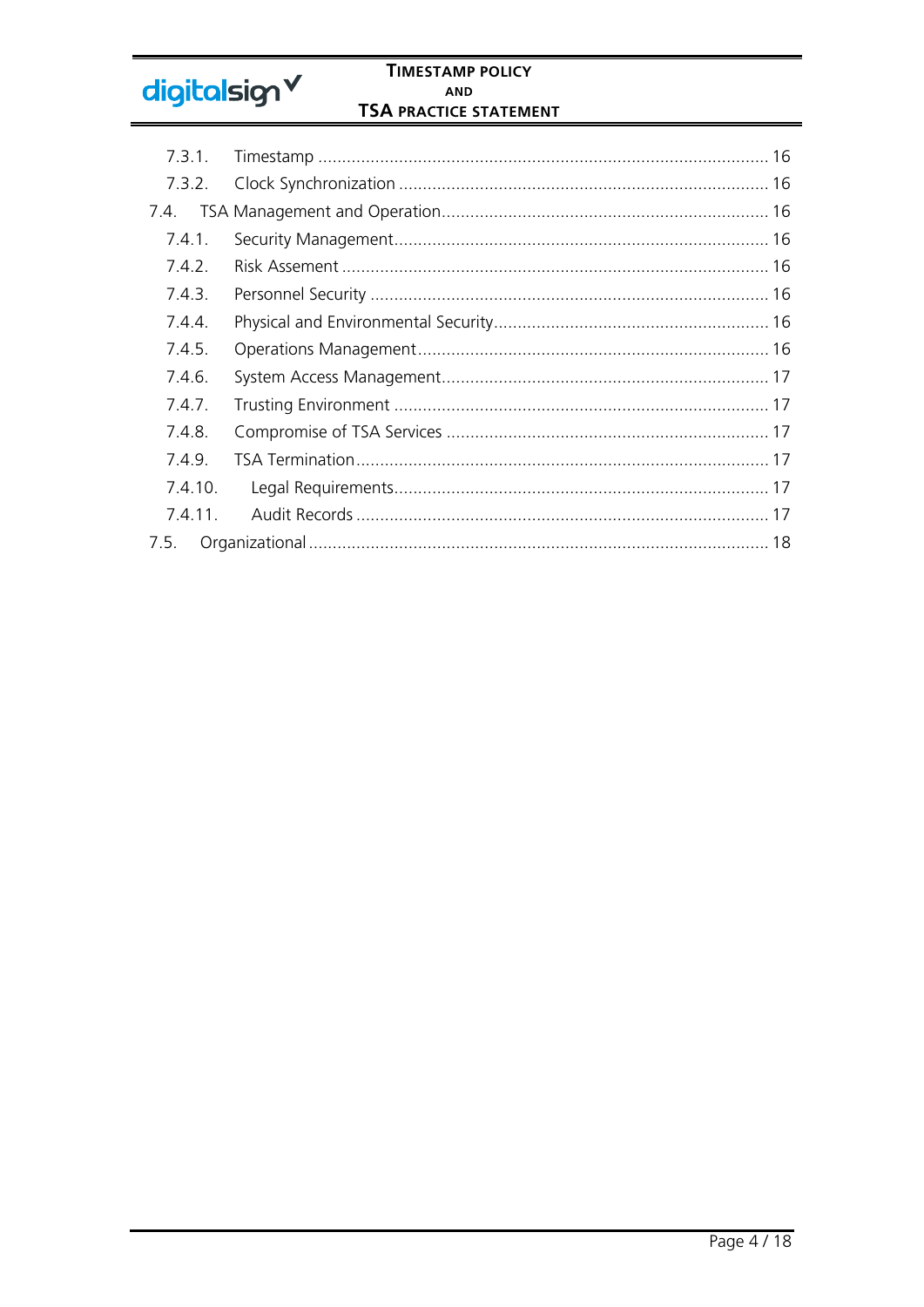

## **1. INTRODUCTION**

The purpose of this document is to define the policy, practices and procedures used in the support to the activities of Time-Stamping by the Certification Authority of DigitalSign-Digital Certification, SA ("EC DIGITALSIGN").

This document is in compliance to the Internet Engineering Task Force (IETF) RFC 3628 for Policy Requirements for Time-Stamping Authorities and may undergo regular updates.

## **1.1. OVERVIEW**

EC DIGITALSIGN Time-Stamping service uses public key infrastructure and reliable time sources to provide reliable timestamps and in accordance with patterns globally accepted.

This document (Timestamp Policy and TSA Practices Statement) defines the practices and policies used for the operation and management of the Time-Stamping service of EC DIGITALSIGN, so that subscribers and relying parties can assess the confidence level of the operation of this service.

The aim of the Time-Stamp service is to provide timestamps used as support for qualified electronic signatures, according to Regulation 910/2014 of the European Parliament and of the Council of 23 July, and other relevant national legislation.

Nevertheless, the timestamps can also be used for any other purpose that requires proof that certain data existed at a specific time.

Practices for creation, signature and certificate issuance, as well as revocation of invalid certificates carried out by a Certification Authority ("CA") are essential to ensure the reliability and confidence of a Public Key Infrastructure ("PKI").

This document respects and implements the following standards:

- ETSI TS 102.023: *Electronic Signatures and Infrastructures (ESI); Policy requirements for time-stamping authorities*
- RFC 3628: *Requirements for Time-Stamping Authorities*

This Timestamp Policy and TSA Practices Statement and further fixes and / or updates are approved by the Management Group (see 9.17.1. of CPS)

Corrections and / or updates shall be published in the form of new versions of this document, replacing any previous version.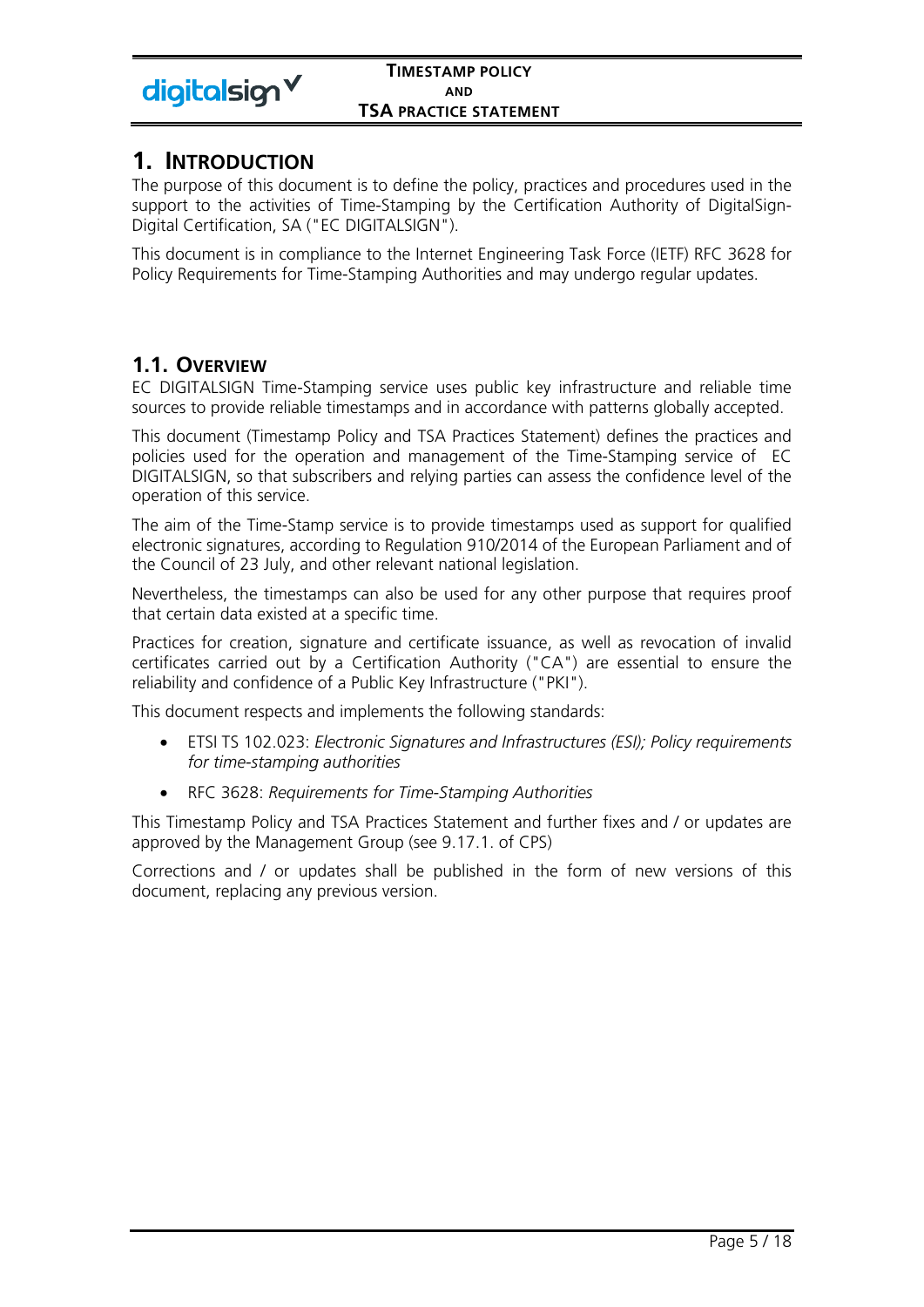

## **1.2. DOCUMENT DESIGNATION AND IDENTIFICATION**

This document is the Timestamp Policy and TSA Practice Statement of EC DIGITALSIGN and should be read in conjunction with the current version of Certification Practice Statement (CPS) of EC DIGITALSIGN, available for viewing at: https://pki.digitalsign.pt. It was not associated any identifying object to this document.

This document is identified by the following information:

| <b>Document Information</b> |                            |  |
|-----------------------------|----------------------------|--|
| Version/Edition             | 2.1                        |  |
| Approval Date               | 18/05/2022                 |  |
| <b>Expiration Date</b>      | Not applicable             |  |
| Location                    | https://pki.digitalsign.pt |  |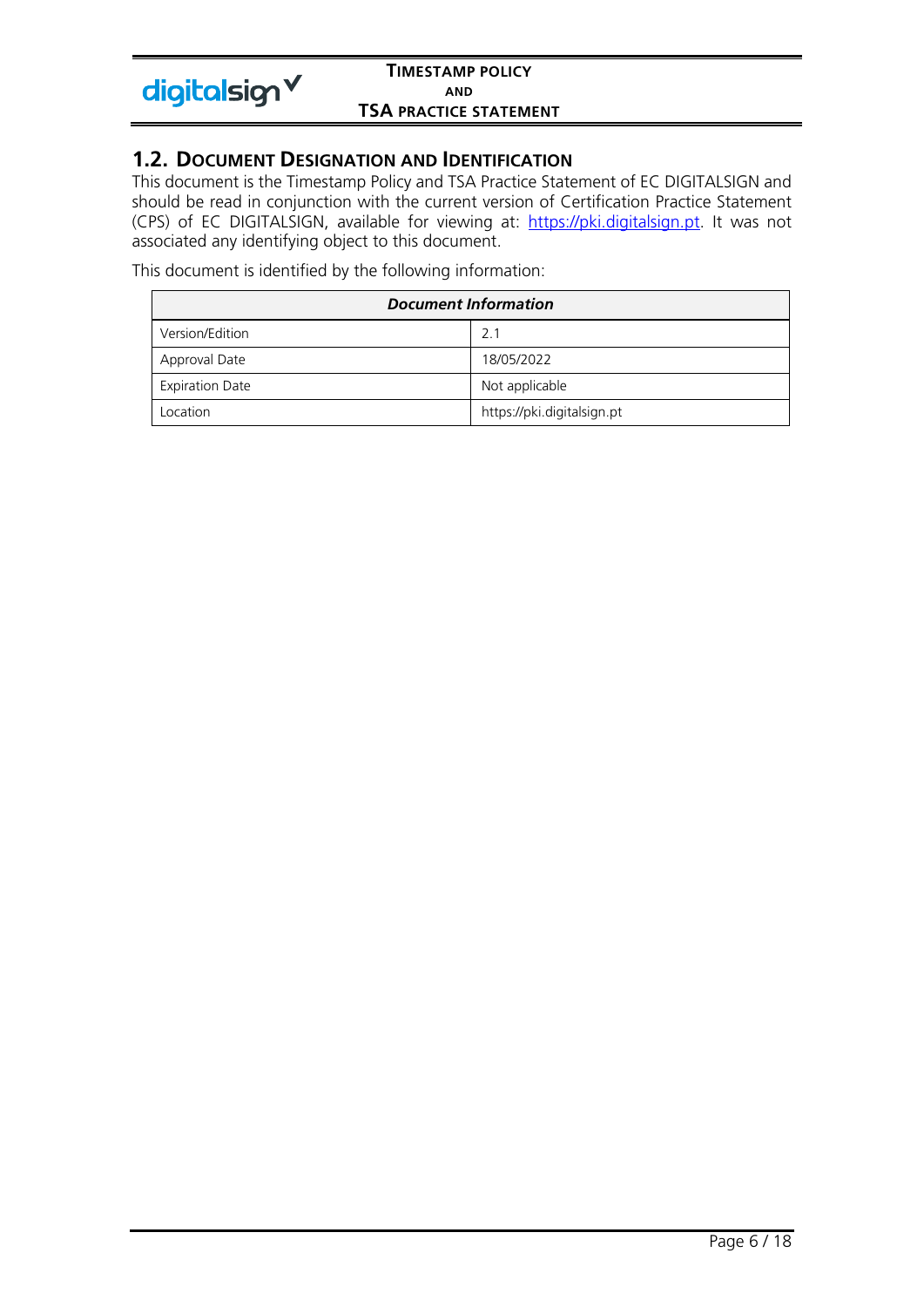

## **2. REFERENCES**

- ETSI TS 101.456: *Policy Requirements for Certification Authorities Issuing Qualified Certificates*
- ETSI TS 101.861: *Time-stamping Profile*
- ETSI TS 102.023: *Electronic Signatures and Infrastructures (ESI); Policy Requirements for Time-stamping Authorities*
- ETSI TS 102.176.1: *Algorithms and Parameters for Secure Electronic Signatures; Part 1: Hash Functions and Asymmetric Algorithms*
- CPS: *Certificate Practices Statement of EC DIGITALSIGN*
- RFC 3161: *Internet X.509 Public Key Infrastructure Time-stamp Protocol (TSP)*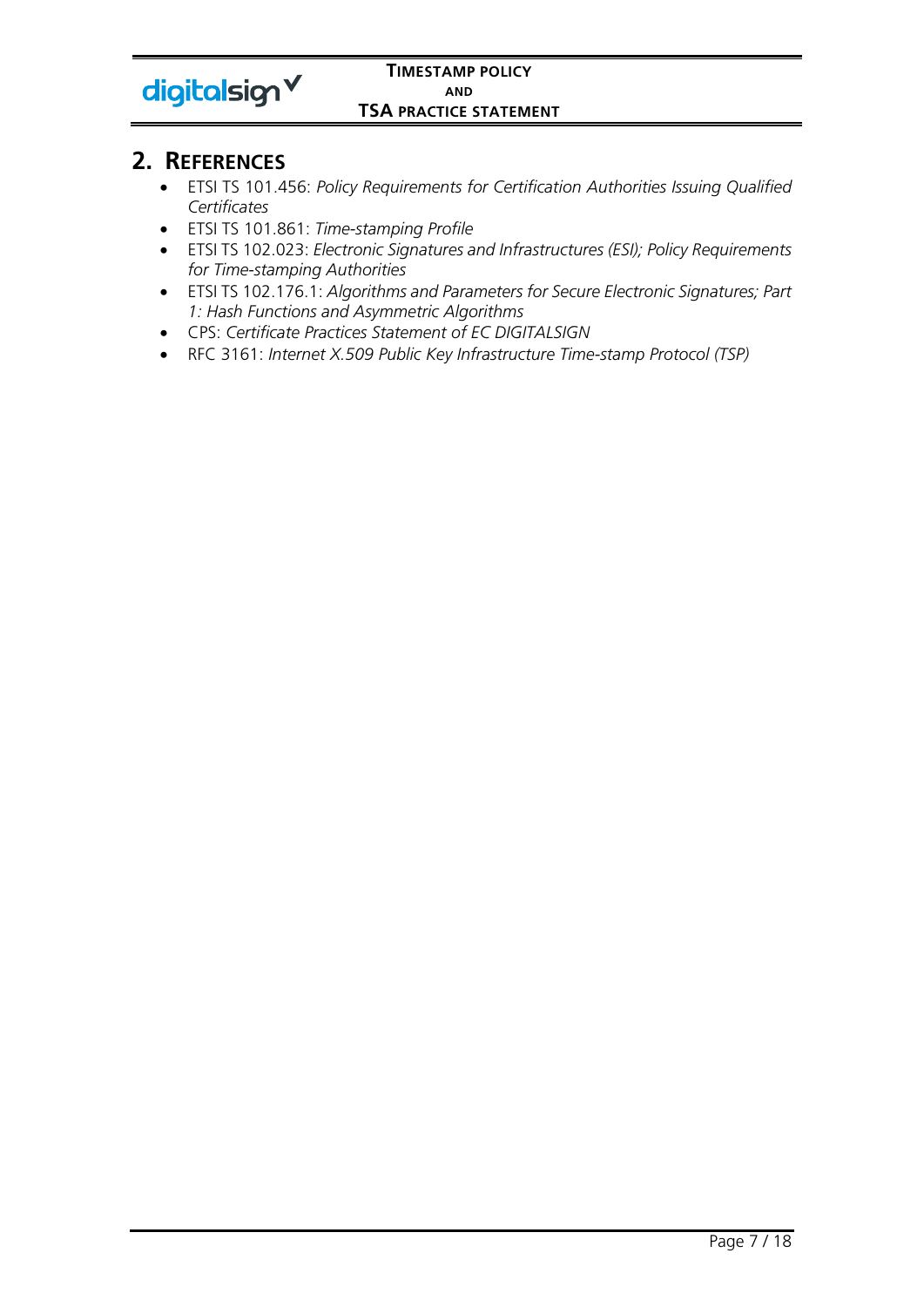

# **3. ACRONYMS AND DEFINITIONS**

| EC/CA                                               | <b>Certification Authority</b>                         |  |
|-----------------------------------------------------|--------------------------------------------------------|--|
| <b>EC DIGITALSIGN</b>                               | Certification Authority of DigitalSign - Certificadora |  |
|                                                     | Digital, SA                                            |  |
| Certification Practices Statement<br><b>DPC/CPS</b> |                                                        |  |
| <b>PKI</b>                                          | Public Key Infrastructure                              |  |
| <b>OID</b>                                          | Unique number of the object identifier                 |  |
| <b>LCR/CRL</b>                                      | Certificate Revocation List                            |  |
| <b>ETSI</b>                                         | European Telecommunications Standards Institute        |  |
| <b>HSM</b>                                          | Hardware Security Module                               |  |
| <b>UTC</b>                                          | Coordinated Universal Time                             |  |
| <b>EVC/TSA</b>                                      | Time Stamp Authority                                   |  |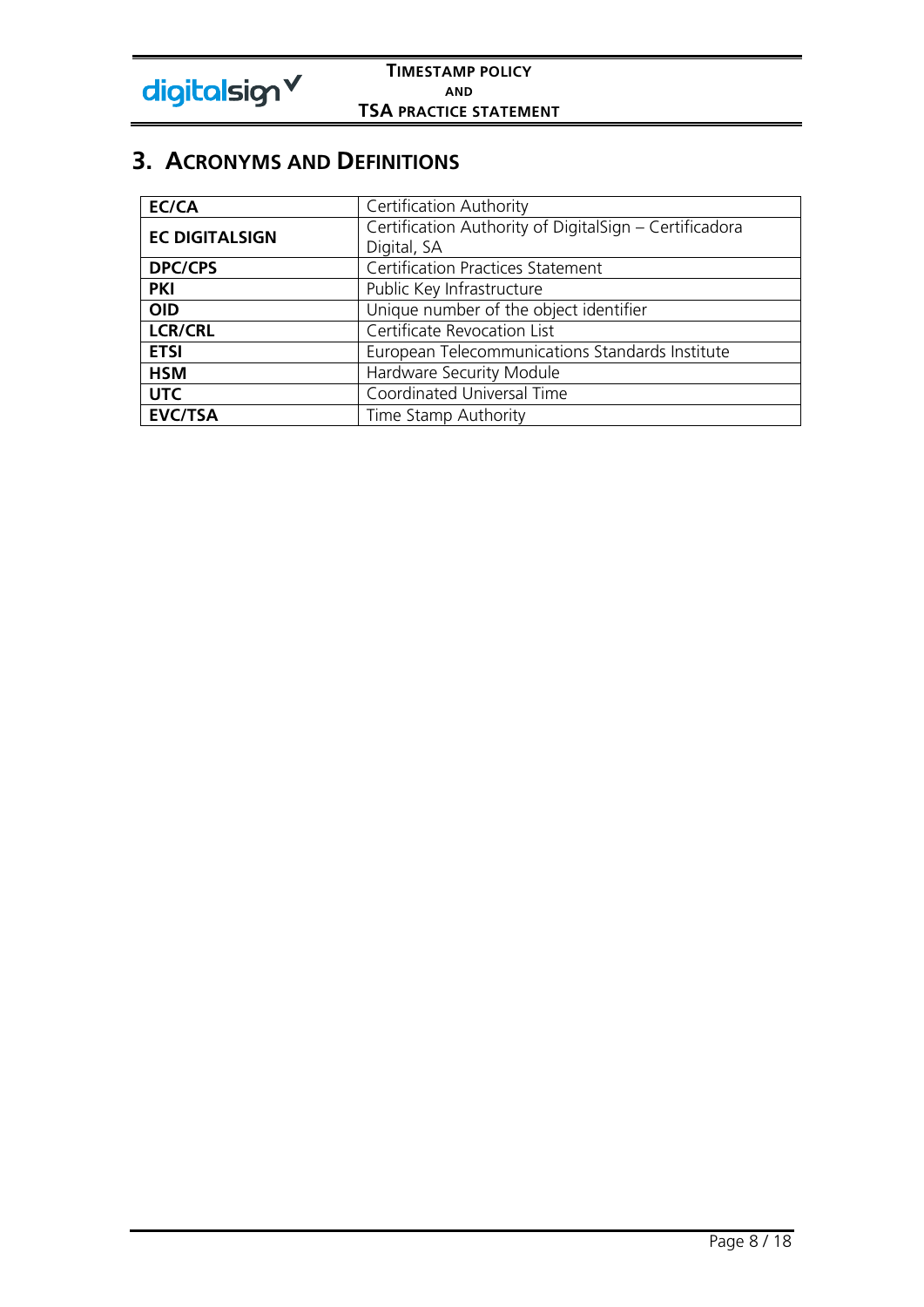

# **4. GENERAL CONCEPTS**

## **4.1. TIMESTAMPING SERVICES**

Timestamping services include the following components:

- Technical components that issue timestamps;
- Management, control and monitoring components of timestamping service, including synchronization with reliable UTC time sources.

## **4.2. TIMESTAMP AUTHORITY**

Timestamp Authority (TSA) is trusted by its users (ie, subscribers and relying parties) to issue secure timestamps. The EC DIGITALSIGN TSA is responsible for the operation of one or more timestamp services identified in section 4.1 above.

## **4.3. SUBSCRIBER**

Subscribers are the end users of timestamps issued by EC DIGITALSIGN TSA.

Subscribers can be individuals or organizations (public or private), as well as technological equipment.

## **4.4. TIMESTAMP POLICY AND TSA PRACTICE STATEMENT**

This document should be read in conjunction with the current version of the Certification Practices Statement (CPS) of the EC DIGITALSIGN, available for viewing at: https://pki.digitalsign.pt, which regulates the operation of EC DIGITALSIGN and its digital certificate services.

## **4.4.1. PURPOSE**

This document specifies the policy and practices statement for the timestamp service provided by EC DIGITALSIGN, in order to meet the safety and reliability requirements described in section 2 of this document.

For further details, see section 7.1 of this document.

#### **4.4.2. LEVEL OF SPECIFICITY**

This document describes the general rules for timestamps issuance and management. A detailed description of the system is compiled into additional restricted documents, available only to authorized personnel and auditors.

## **4.4.3. APPROACH**

This policy has been crafted to the general level, without describing any technical details about the IT system and communications, organizational structure and operating and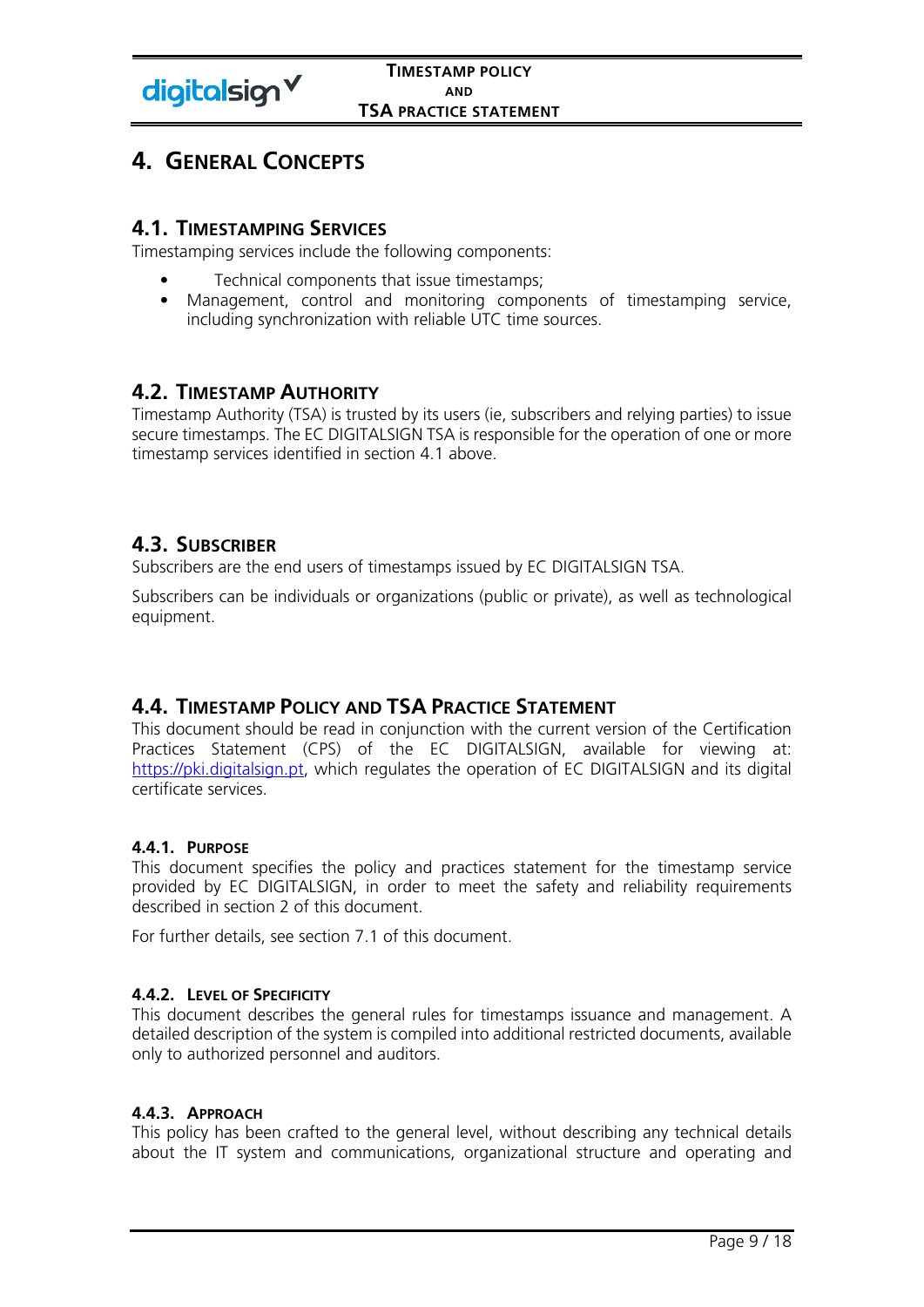| digitalsign V |  |
|---------------|--|
|---------------|--|

protection procedures. This policy does not define the computing environment in which the service is running.

The technical details and operation can be found in the Certification Practice Statement (CPS) of EC DIGITALSIGN, described above.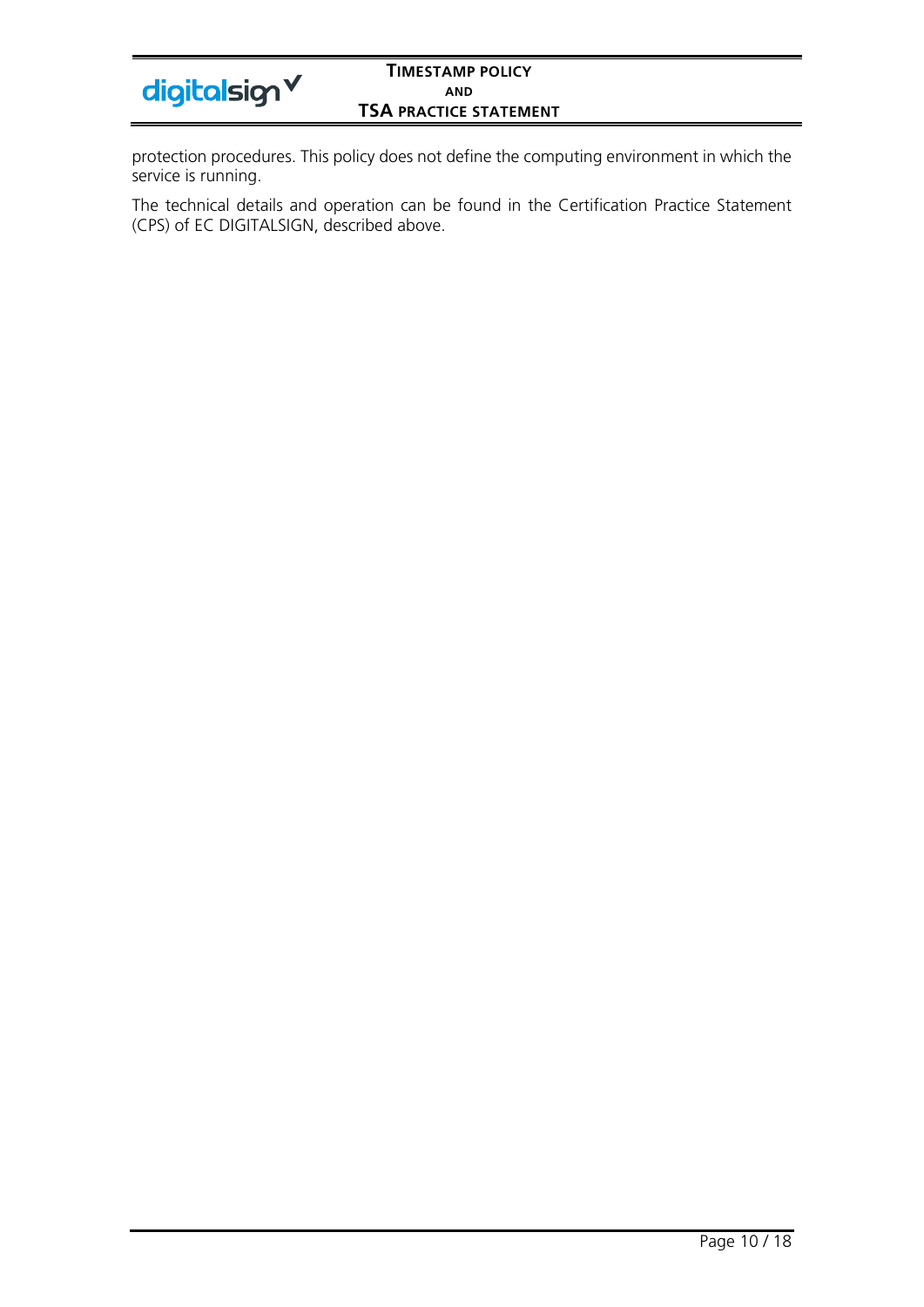

# **5. TIMESTAMP POLICIES**

## **5.1. OVERVIEW**

This Timestamp Policy defines a set of processes for creating timestamps, according to ETSI TS 102 023.

TSA signs timestamps electronically using private keys that are specifically reserved for this purpose. The timestamps signature private keys are stored in cryptographic device (HSM) dedicated and approved.

Each timestamp contains a policy identifier and is issued with an accuracy of 1 second or more.

The timestamps are ordered via the Transmission Control Protocol (TCP) or Hypertext Transfer Protocol (HTTP), as specified in RFC 3161.

## **5.2. IDENTIFICATION**

The object identifier of the Timestamp Policy is: 1.3.6.1.4.1.25596.2.1.1.

This identifier is referenced in all timestamps issued by the TSA of EC DIGITALSIGN, and this policy is available to all subscribers and relying parties.

## **5.3. USER COMMUNITY AND APPLICABILITY**

The community of users for timestamp services of EC DIGITALSIGN includes subscribers and relying parties. All subscribers are automatically considered relying parties.

EC DIGITALSIGN can provide public timestamp services.

EC DIGITALSIGN does not impose restrictions on the applicability of timestamps, with the exception of the cases referred to in the CPS.

## **5.4. CONFORMANCE**

EC DIGITALSIGN references the policy identifier in section 5.2 (Identification) of this document in all timestamps issued to indicate compliance with this policy.

EC DIGITALSIGN is subjected to independent external and internal audits, in order to demonstrate that the timestamp service fulfills the obligations defined in section 6.1 (TSA Obligations) and has implemented appropriate controls as described in section 7 (Requirements on TSA Practices).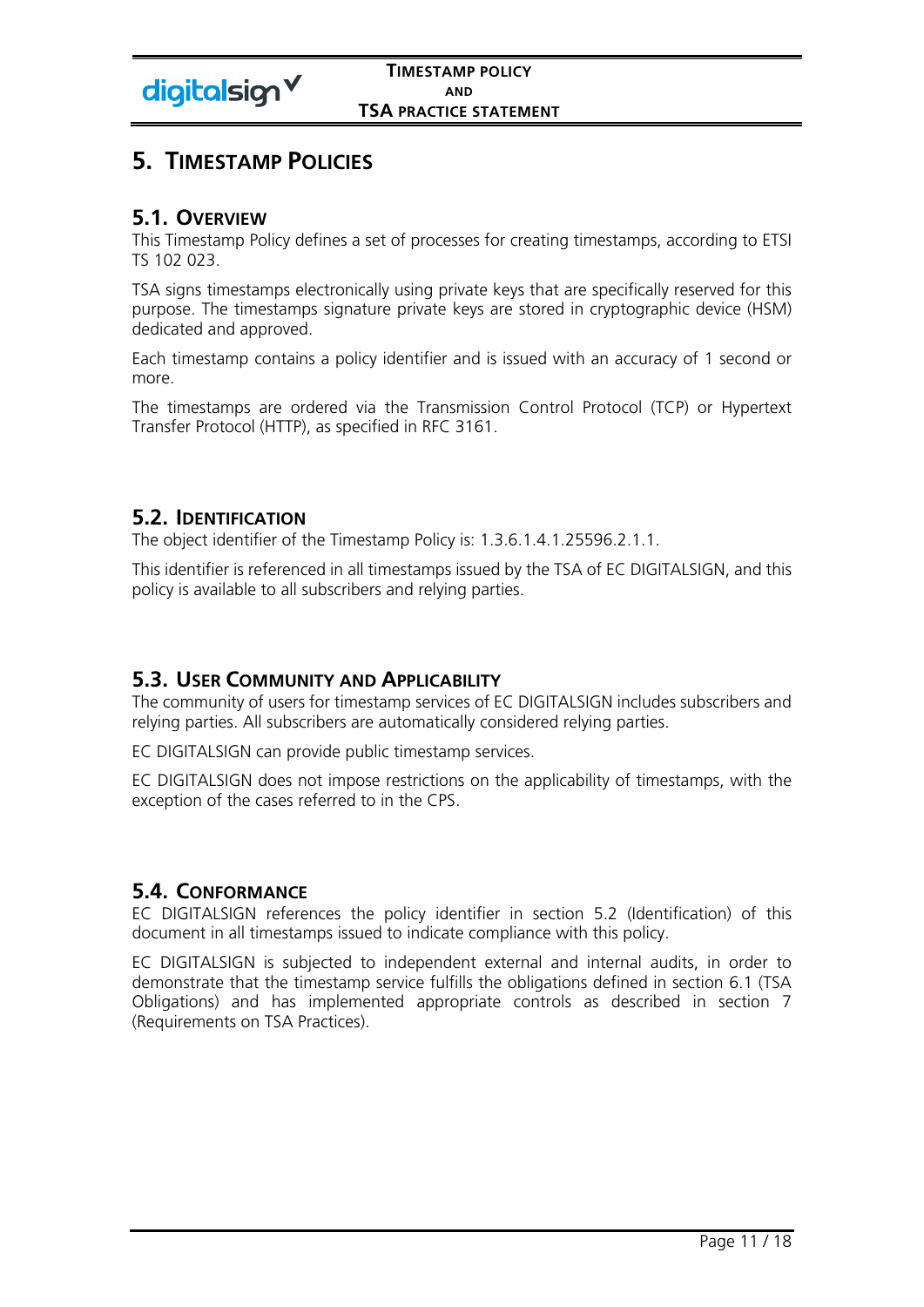

# **6. OBLIGATIONS AND LIABILITY**

This chapter describes the duties, responsibilities and guarantees of the TSA, subscribers and relying parties.

## **6.1. TSA OBLIGATIONS**

## **6.1.1. GENERAL**

EC DIGITALSIGN operates the TSA and assumes the responsibility of the requirements described in section 7 (Requirements on TSA Practice) of this document, as well as the provisions of applicable national and European legislation.

These duties and responsibilities are regulated by mutual agreements signed between the parties, where the Timestamp Policy and TSA Practices Statement (this document) and Certification Practice Statement (CPS) are integral parts.

## **6.1.2. TSA OBLIGATIONS TOWARDS SUBSCRIBERS**

DigitalSign assumes the following obligations towards the subscribers of the timestamp service:

- o Its timestamp activity is based on certified equipment and software.
- o It operates in accordance with the Timestamp Policy and TSA Practices Statement (this document) and Certification Practice Statement (CPS), as well as other relevant policies and procedures.
- o It ensures that the timestamps maintain an accuracy of at least one (1) second relative to UTC.
- o It undergoes audits and internal and external assessments to ensure compliance with relevant legislation and policies and procedures adopted.
- o It provides an high-availability access to the systems for obtaining timestamps, except in cases of technical programmed interruptions, loss of time synchronization and other cases described in Section 9.8 (Limitations of Liability of the CA) of the CPS.

## **6.2. SUBSCRIBER OBLIGATIONS**

Subscribers must ensure that the timestamps have been properly signed, and check the CRL to confirm that the private key used for signing these timestamps is not compromised.

Subscribers must use the standard RFC 3161 to request timestamps.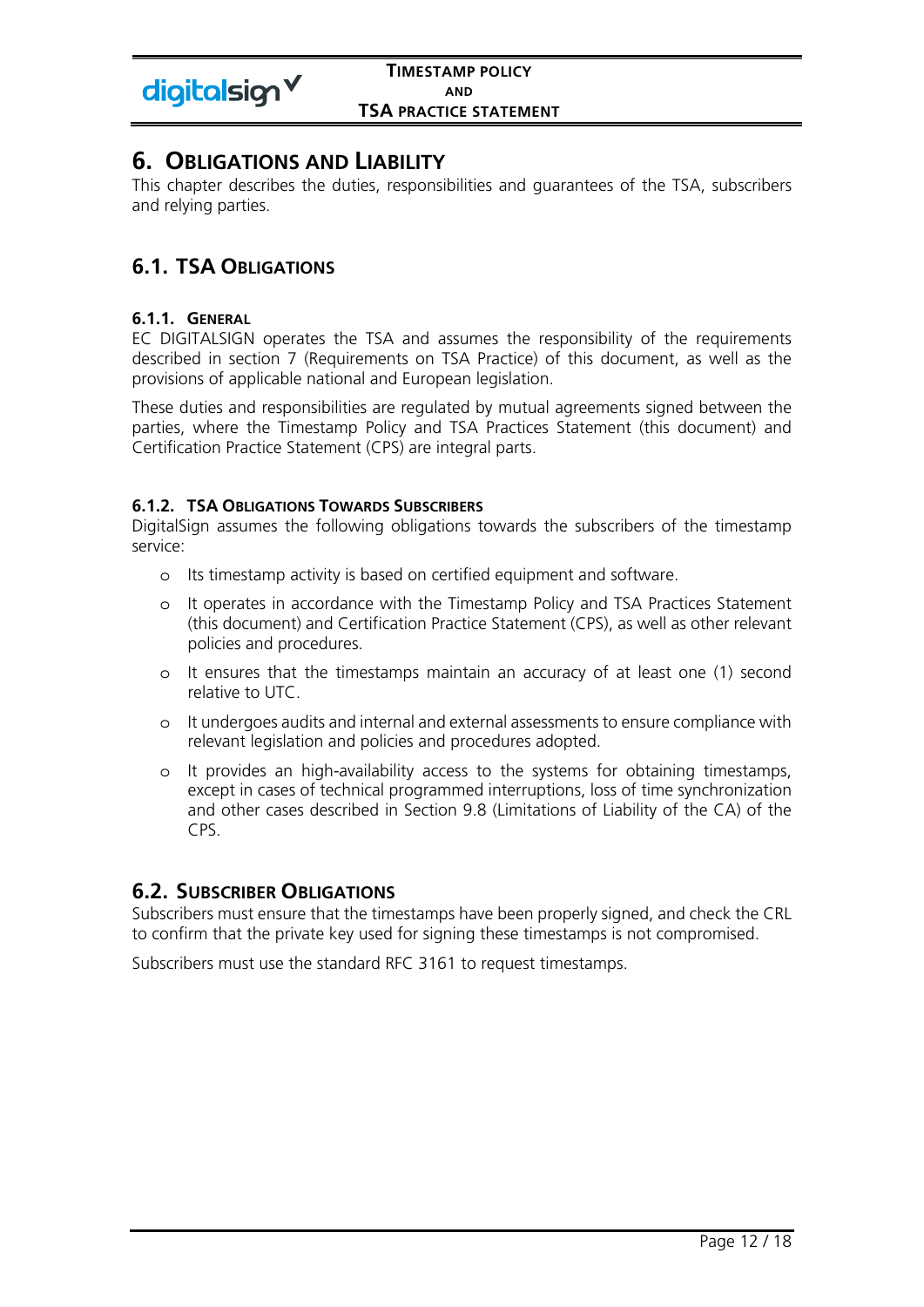

## **6.3. RELYING PARTY OBLIGATIONS**

Before trusting a timestamp, relying parties must verify that it was properly signed, as well as check the CRL to confirm that the private key used for signing this timestamp was not compromised.

The relying party should take into account possible limitations of using timestamps indicated in this document, as well as the precautions provided in this document and other referenced.

During the validity period of the timestamp certificate, the status of its private key can be verified by consulting the CRL. If the timestamp check is performed after the validity period of the certificate, relying parties shall proceed in accordance with the requirements of Annex D of the ETSI TS 102 023.

## **6.4. LIABILITY**

DigitalSign is committed to operate the timestamp service in accordance with this Policy and the Certification Practice Statement (CPS), as well as the agreements between the parties.

DigitalSign doesn´t assume any expressed or implied responsibility or guarantee for (except in cases of agreements) the availability or accuracy of the timestamp service.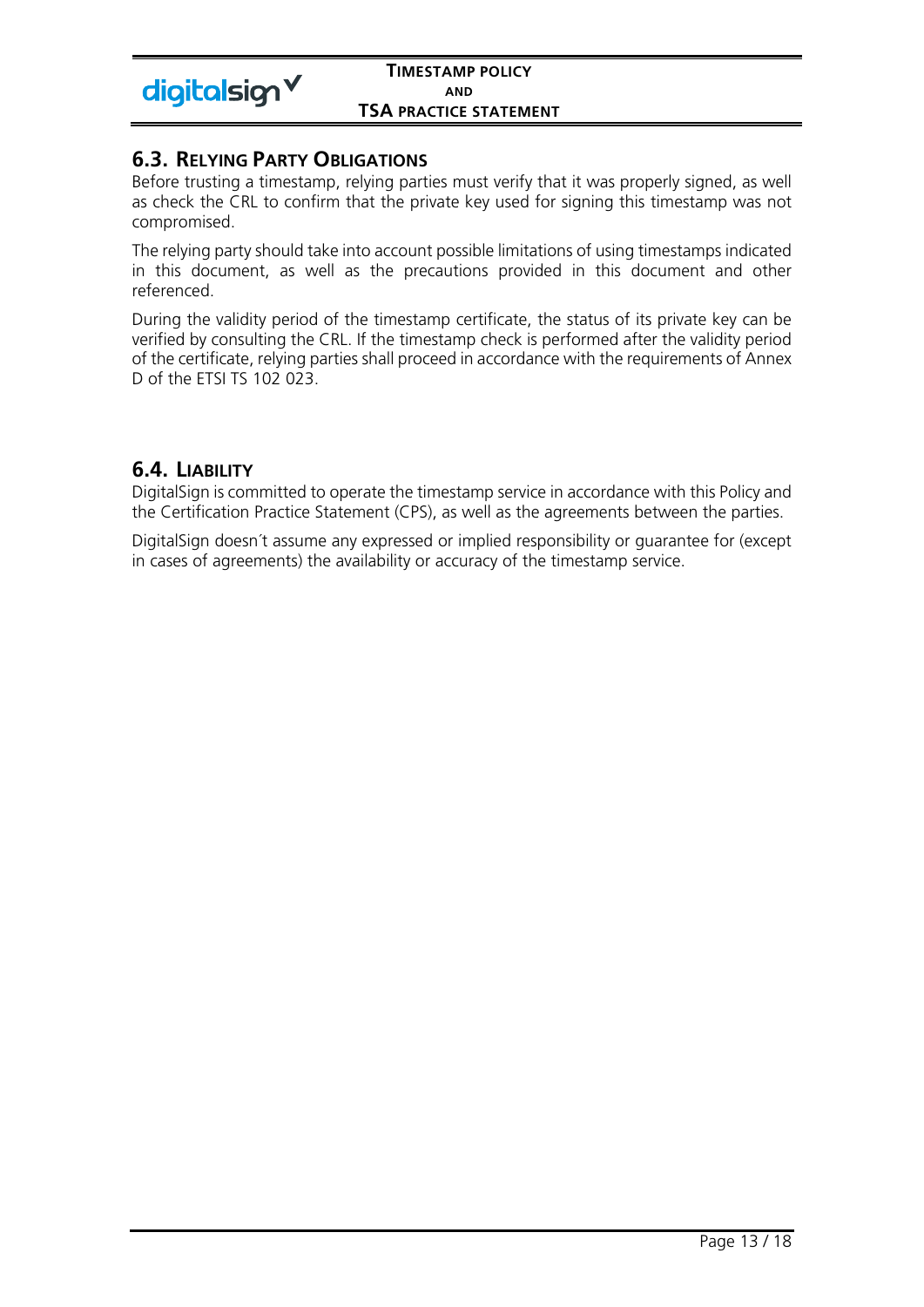

# **7. REQUIREMENTS ON TSA PRACTICES**

The issuance of timestamps, in response to an issuance request, is at the discretion of DigitalSign and depends on the accordance of the subscriber.

## **7.1. PRACTICE AND DISCLOSURE STATEMENTS**

## **7.1.1. TSA PRACTICE STATEMENT**

This Timestamp Policy and TSA Practices Statement establishes the general rules relating to the operation of the TSA.

CPS and other internal documents define how DigitalSign meets the technical, organizational and procedural requirements identified in this Timestamp Policy and TSA Practices Statement.

Public documents, including this document and the CPS, can be found in DigitalSign repository at: https://pki.digitalsign.pt. Internal documents may be provided only on strictly controlled conditions.

EC DIGITALSIGN carries out risk assessments to determine threats and set security controls and required operational procedures.

## **7.1.2. TSA DISCLOSURE STATEMENT**

This Timestamp Policy and TSA Practices Statement, along with the CPS, are the publicly available documents, as described in section 7.1.1 of this document.

This document shall disclose to all subscribers and relying parties the terms and conditions of timestamp service of DigitalSign. A synthesis of the elements of the TSA Disclosure Statement is presented below:

- o The timestamp service is operated by EC DIGITALSIGN, and is duly accredited by Autoridade Nacional de Segurança, as legally stipulated.
- o Contact information are referred in section 1.5.2 of CPS.
- o Each timestamp issued by EC DIGITALSIGN contains a policy identifier, as described in section 5.2 of this document.
- o The cryptographic algorithms and key size are used in accordance with ETSI TS 101 861 standards, and are commonly:
	- o *hash* algorithms accepted in applications: SHA1, SHA256, SHA384, SHA512.
	- o Signature algorithms: sha256WithRSAEncryption (2048 bit key)
- o DigitalSign does not establish other confidence limits beyond the disposed in section 6.3 above. DigitalSign will inform, by appropriate means, subscribers and relying parties in the case of cryptographic algorithms and / or the key sizes used are no longer considered safe.
- o Subscribers' obligations are described in section 6.2 of this document.
- o Relying parties obligations are described in section 6.3 of this document.
- o DigitalSign keeps records related to the operation of the timestamp service, in accordance with the provisions of section 5.5 of the CPS.
- o The DigitalSign may charge fees for the timestamp services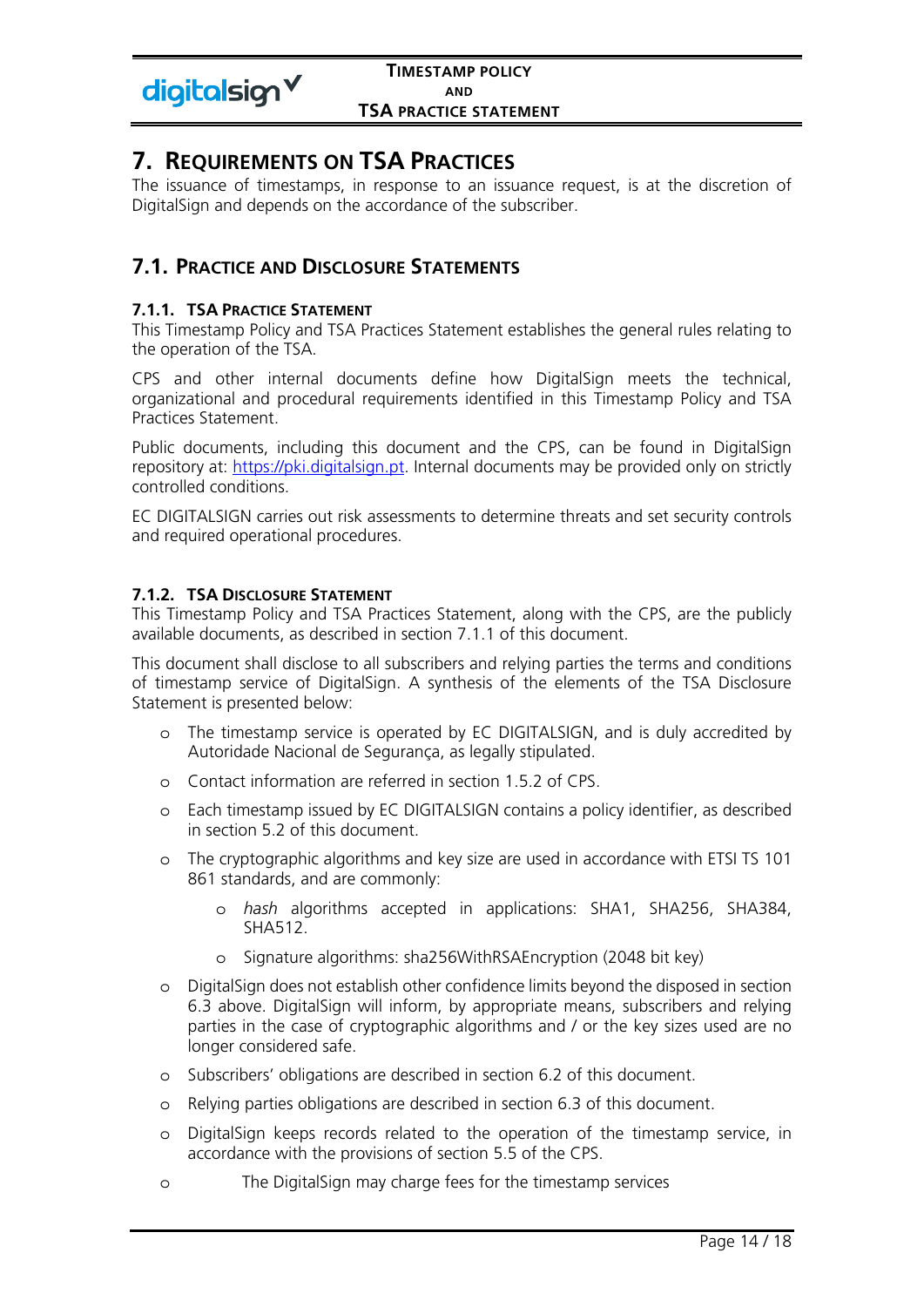

## **7.2. KEY MANAGEMENT LIFE CYCLE**

This Timestamp Policy and TSA Practices Statement, along with the CPS, are the publicly available documents, as described in section 7.1.1 of this document.

## **7.2.1. KEY GENERATION**

DigitalSign generates the cryptographic keys used for timestamps signature in HSM device, certified according to FIPS 140-2 Level 3, by authorized personnel in a secure physical environment.

The algorithms and key size used are described in section 7.1.2 of this document.

#### **7.2.2. PRIVATE KEY PROTECTION**

DigitalSign adopted specific measures to ensure that private keys used for timestamps signature remain confidential and maintain their integrity. These measures include the use of HSMs certified according to FIPS 140-2 Level 3 or higher.

When backup copies of these keys are made, this procedure is performed by authorized personnel, requiring at least a dual custody, and secure physical environment. Any backup is always performed for encrypted file or directly to another cryptographic equipment (HSM).

## **7.2.3. PUBLIC KEY DISTRIBUTION**

Digital certificates used by the timestamp service are issued by EC DIGITALSIGN respecting the practices, policies and procedures described in CPS, providing a level of safety equivalent to this timestamp policy.

Additional information can be found in section 6.1.4 of CPS.

#### **7.2.4. KEY RENEWAL**

DigitalSign requires, for this purpose, the creation of a new pair of keys to replace the expiring key pair (technically defined as «re-key», but in this document identified as «renewal»).

Keys are renewed before the expiry of its validity period.

#### **7.2.5. KEY DESTRUCTION**

keys used by the timestamp service are replaced after its expiry. Timestamps are not issued using the expired keys. After its expiry, the private keys are destroyed.

#### **7.2.6. LIFE CYCLE MANAGEMENT OF THE CRYPTOGRAPHIC MODULE**

DigitalSign adopted specific measures to ensure that cryptographic modules (HSMs) used in non-repudiation services are not violated in the transport or storage.

All HSMs are reinitialized before use, by authorized personnel and in a secure physical environment.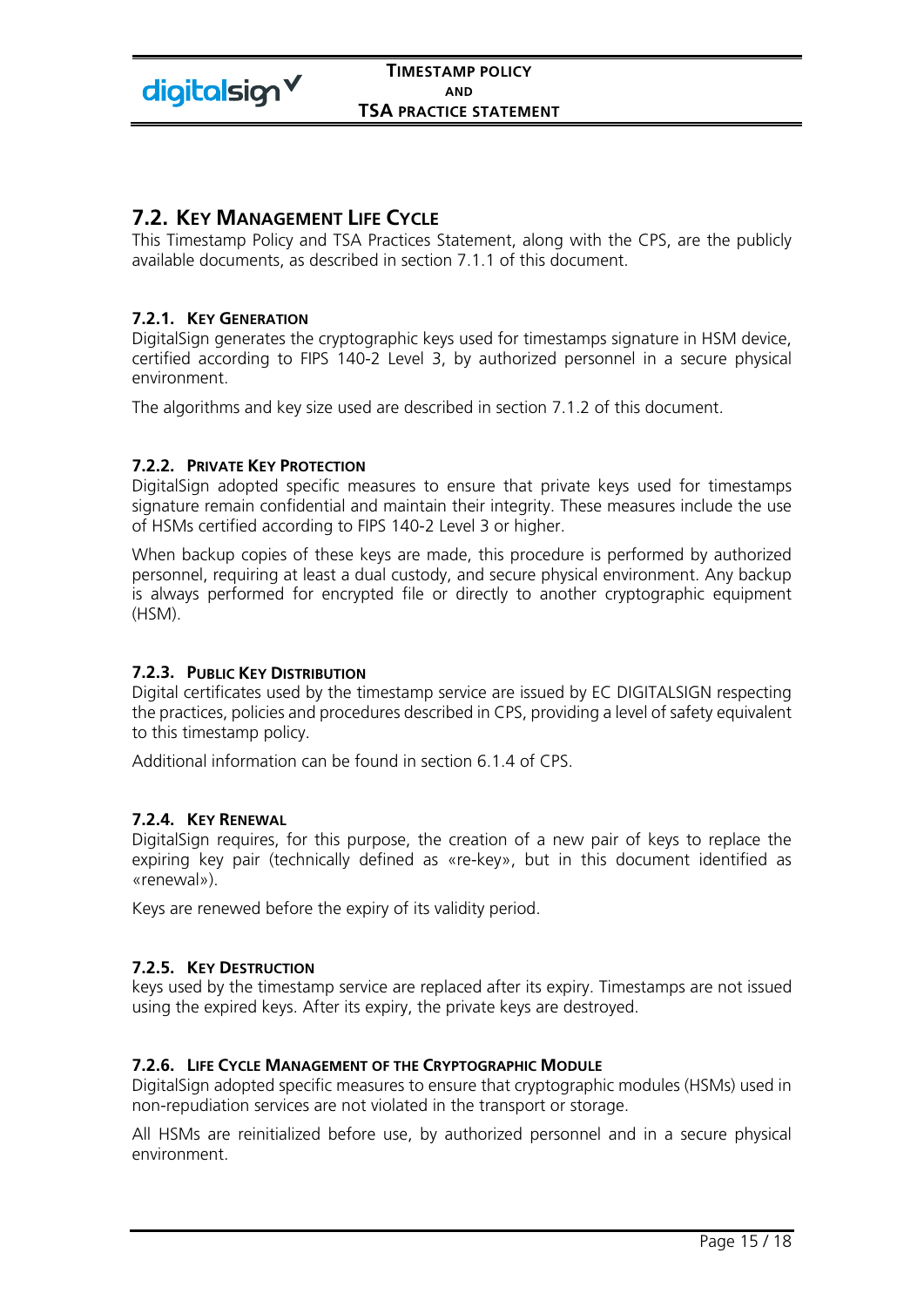digitalsign V

### **TIMESTAMP POLICY AND TSA PRACTICE STATEMENT**

Whenever an HSM is submitted to technical intervention or disabled, all the keys stored are cleared (zeroisation) according to the manufacturer's instructions.

## **7.3. TIME-STAMPING**

#### **7.3.1. TIMESTAMP**

In accordance with the protocols referenced in Section 2 of this document, each timestamp includes, but is not limited to:

- o A representation (hash value) of the data that are validated chronologically according to subscriber's information.
- o A unique serial number;
- o A timestamp validation policy identifier;
- o The time value;
- o A qualified electronic signature generated by using the private cryptographic key for the exclusive use of the TSA.

## **7.3.2. CLOCK SYNCHRONIZATION**

The time used is defined according to the Coordinated Universal Time (UTC) and certified by a national measurement institute, with an uncertainty of less than 100 milliseconds (ms).

## **7.4. TSA MANAGEMENT AND OPERATION**

## **7.4.1. SECURITY MANAGEMENT**

All matters related to the security management are listed in Section 5.2 of CPS.

## **7.4.2. RISK ASSEMENT**

To ensure that all the information assets are subjected to an appropriate risk treatment, DigitalSign maintains an inventory of assets, with the corresponding risk ratings, in order to perform a consistent risk analysis.

## **7.4.3. PERSONNEL SECURITY**

All matters relating to personnel security management are set out in section 5.3 of CPS.

#### **7.4.4. PHYSICAL AND ENVIRONMENTAL SECURITY**

All matters relating to physical and environmental security are set out in section 5.1 of CPS.

#### **7.4.5. OPERATIONS MANAGEMENT**

EC DIGITALSIGN implements an extensive set of controls in accordance with ETSI TS 102 023, which are part of the internal documentation.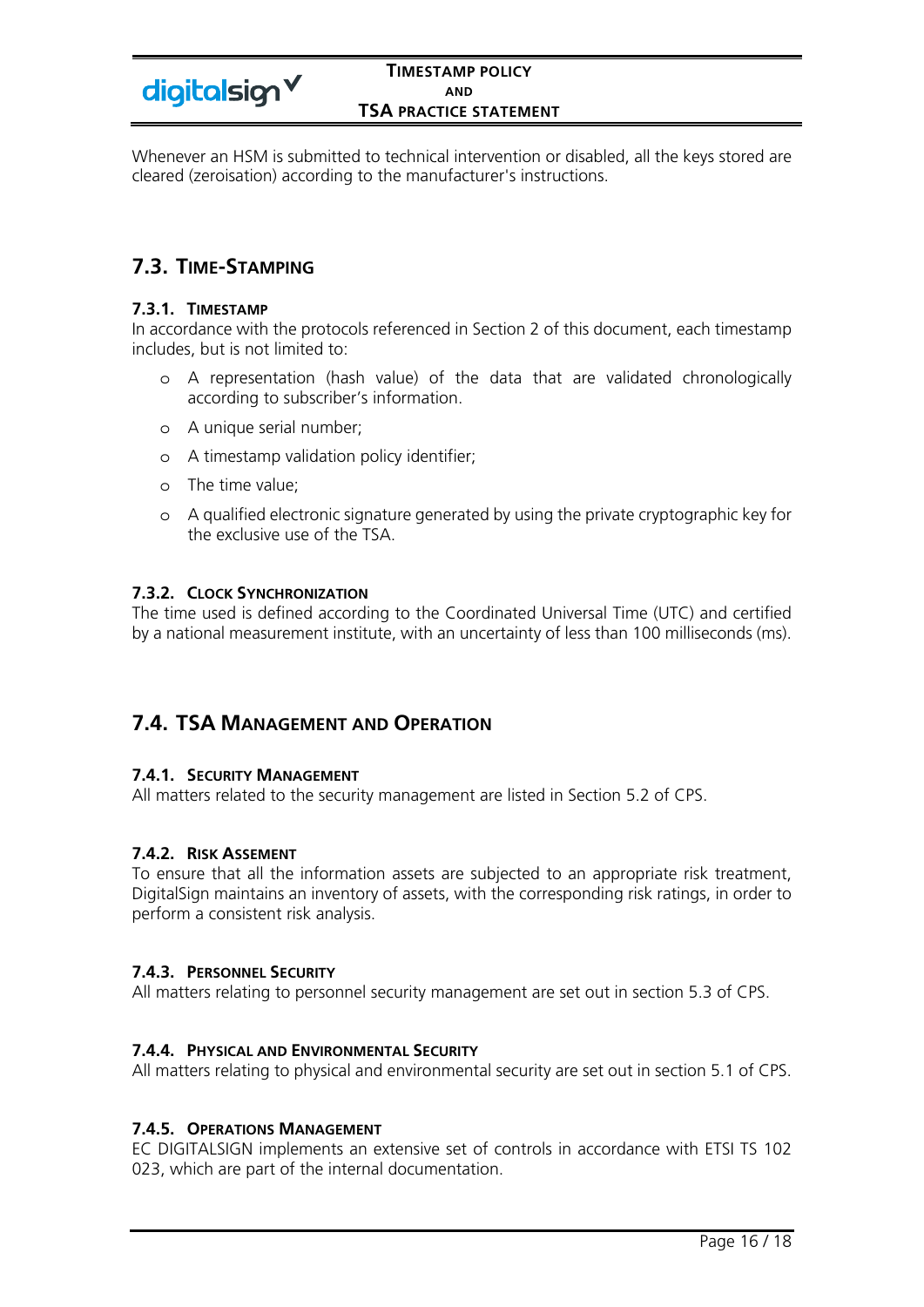

EC DIGITALSIGN is submitted to independent external and internal audits, in order to demonstrate that the timestamp service fulfills all obligations laid.

Additional information on the management of operations can be found in Section 5 of CPS.

## **7.4.6. SYSTEM ACCESS MANAGEMENT**

All matters relating access management to the systems are referred to in sections 5 and 6 of CPS.

## **7.4.7. TRUSTING ENVIRONMENT**

Issues related to the trusting environment are listed in Section 6 of CPS.

## **7.4.8. COMPROMISE OF TSA SERVICES**

In case of compromised private cryptographic key used in the timestamp service, DigitalSign shall follow the procedures described in section 5.7 of the CPS. This includes the revocation of the appropriate digital certificate and its inclusion in the CRL.

In case of loss of clock synchronization, and if this means a loss of accuracy assumed, DigitalSign stops issuing timestamps signature until calibration is again within the defined parameters. In the event that the issuance of time stamps is detected with an accuracy that does not comply with that specified in section 7.3.2, DigitalSign will use commercially reasonable efforts to notify the subscribers and affected third parties affected.

## **7.4.9. TSA TERMINATION**

In case of TSA extinction, DigitalSign shall follow the procedures described in section 5.8 of the CPS. This includes at least the information to subscribers, the revocation of the digital certificates used in the timestamp service and the transition of services for a successor CA, ensuring that the entity to which all documentation is transmitted, undertakes its maintenance during the period of time legally required.

## **7.4.10. LEGAL REQUIREMENTS**

DigitalSign operates in accordance with the applicable European and Portuguese standards, as well as in strict compliance with the provisions of Chapter 7.4.10 of the ETSI TS 102.023

## **7.4.11. AUDIT RECORDS**

The system used by DigitalSign in timestamp service incorporates tools for collection and processing of audit records.